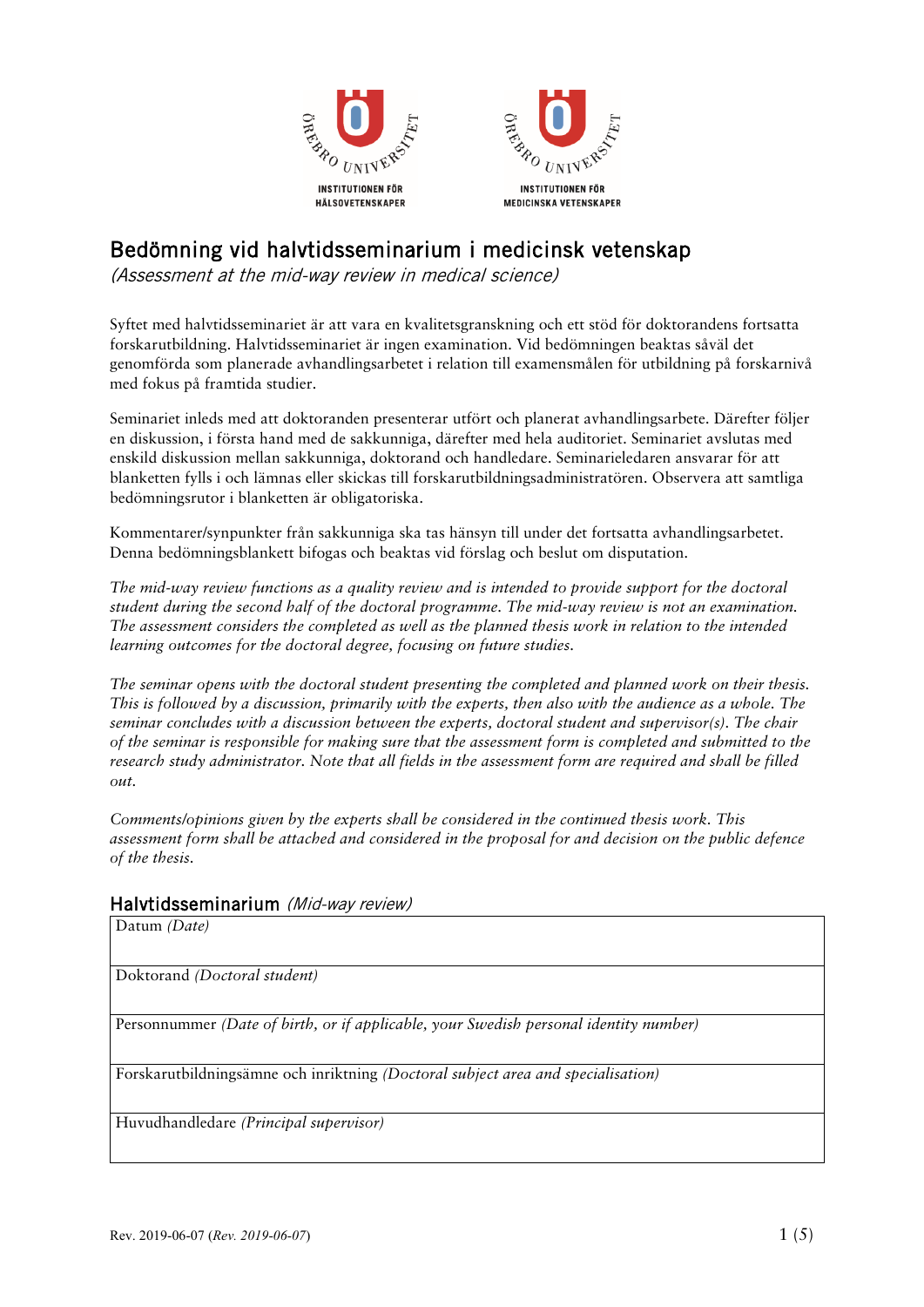Biträdande handledare *(Assistant supervisor[s])*

Seminarieledare *(Chair of seminar)*

### Sakkunniga (Experts)

Sakkunnig; namn och lärosäte *(Expert; name and university)*

Sakkunnig; namn och lärosäte *(Expert; name and university)*

Sakkunnig; namn och lärosäte *(Expert; name and university)*

### Bedömning (Assessment)

Aktivitet, progress och kvalitet i forskningsprojektet. Kommentar och eventuell rekommendation: *(Activity, progress and quality of research project. Comments and possible recommendations:)*

Utvecklingen i doktorandens lärande i relation till målen för doktorsexamen. Kommentar och eventuell rekommendation: *(Development of the student's learning in relation to the intended learning outcomes for the doctoral degree. Comments and possible recommendations:)*

Doktorandens utveckling mot självständighet. Kommentar och eventuell rekommendation: *(Student's development towards becoming an independent researcher. Comments and possible recommendations:)*

Handledning från huvudhandledare och biträdande handledare. Kommentar och eventuell rekommendation: *(Supervision from principal supervisor and assistant supervisor. Comments and possible recommendations:)*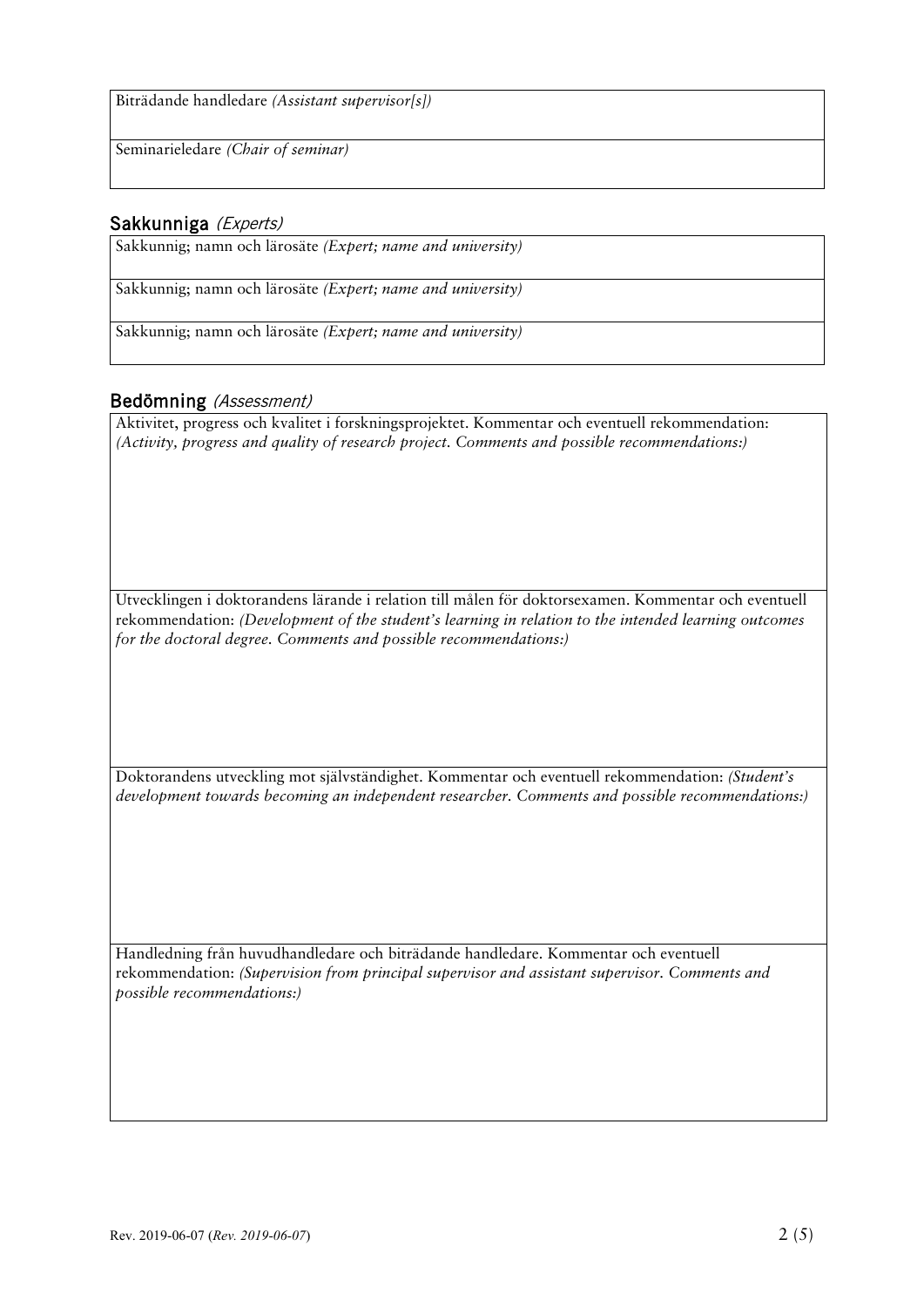Täcker de etiktillstånd som finns de planerade och genomförda projekten? Kommentar och eventuell rekommendation: *(Do the existing ethical permissions cover the planned and completed projects? Comments and possible recommendations:)*

Forskarutbildningskurser och kunskapskrav. Kommentar och eventuell rekommendation: *(Courses at the doctoral level and knowledge requirements. Comments and possible recommendations:)*

Övergripande bedömning av doktorandens insats vid halvtidsseminariet. Kommentar och eventuell rekommendation: *(Overall performance of the student's mid-way review. Comments and possible recommendations:)*

### Sakkunnigas sammanfattande bedömning (Experts' overall assessment)

I relation till målen för doktorsexamen bedöms arbetet ha förutsättningar att leda fram till en examen. *(In relation to the intended learning outcomes for the doctoral degree, our assessment is that this work has the necessary qualities to lead to a doctoral degree.)*

I relation till målen för doktorsexamen bedöms arbetet ha brister som kräver omfattande förändringar enligt ovan. Huvudhandledaren ska i detta fall kontakta inriktningsansvarig. *(In relation to the intended learning outcomes for the doctoral degree, our assessment is that this work has shortcomings and requires extensive alterations as detailed above. In this case, the principal supervisor shall contact the specialisation coordinator.)*

### Underskrift (Signature)

Genom undertecknande av detta formulär i pappers- eller elektronisk form intygas att ovanstående bedömning och råd är genomlästa och har godkänts av samtliga sakkunniga. *(By signing this form in paper or electronic format, it is hereby confirmed that the above assessment and advice have been read and approved by all experts.)*

| Datum (Date) | Sakkunnig (Expert) |
|--------------|--------------------|
| Datum (Date) | Sakkunnig (Expert) |
| Datum (Date) | Sakkunnig (Expert) |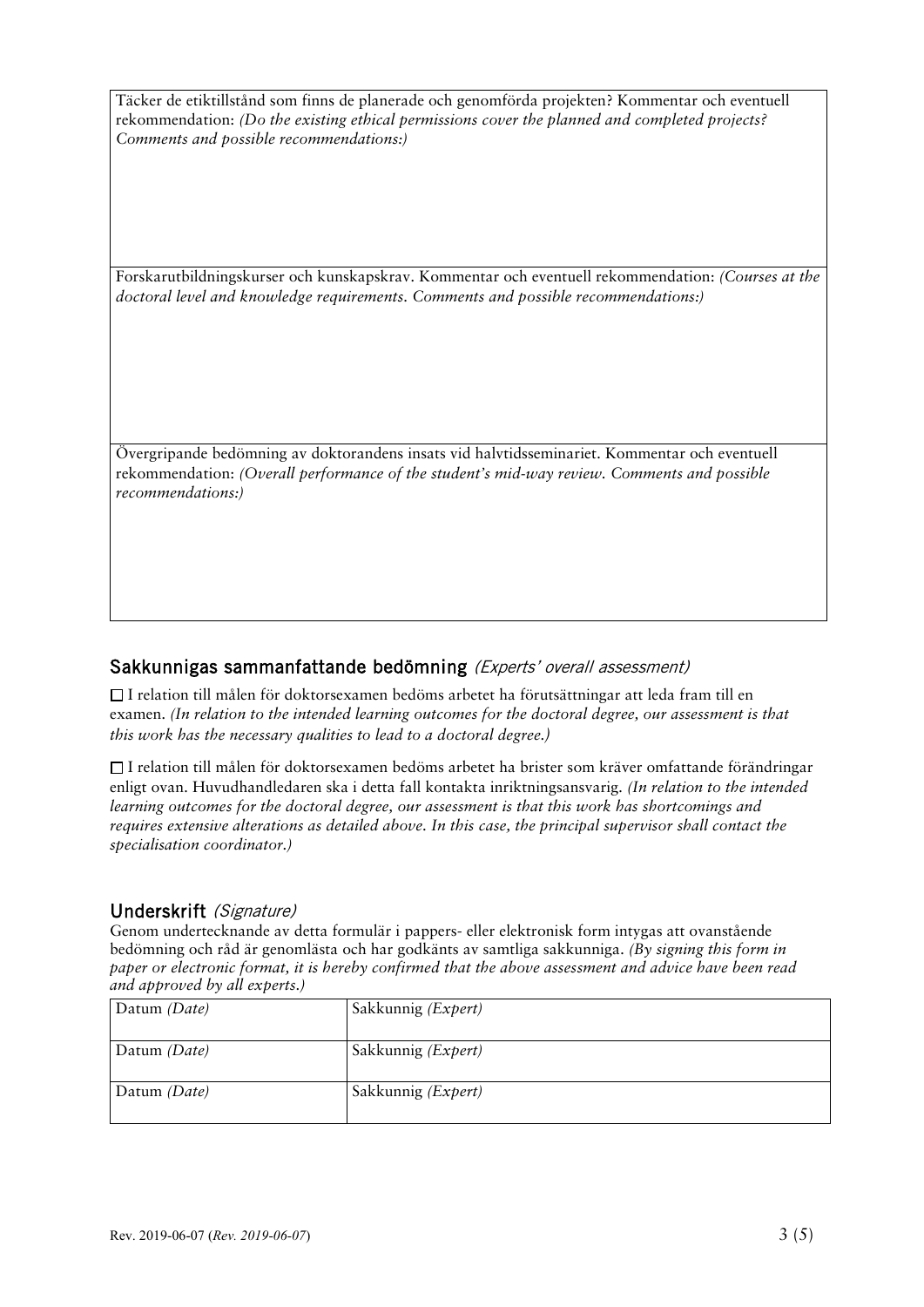#### **Seminarieledaren skickar blanketten till** *(The chair of the seminar shall send the form to):*

För medicinsk vetenskap med inriktning mot hälso- och vårdvetenskap *(For medical science with a specialisation in healthcare sciences)*

- E-post *(Email address):* fouadm.HV@oru.se
- Postadress *(Mailing address):* Örebro universitet, Institutionen för hälsovetenskaper, Forskarutbildningsadministrationen, 701 82 *(Örebro University, School of Health Sciences, Research study administration, SE-701 82 Örebro)*

För medicinsk vetenskap med inriktning mot medicin, kirurgi eller biomedicin *(For medical science with a specialisation in medicine, surgical sciences and biomedicine)*

- E-post *(Email address):* fouadm.MV@oru.se
- Postadress *(Mailing address):* Örebro universitet, Institutionen för medicinska vetenskaper, Campus USÖ, 701 82 Örebro *(Örebro University, School of Medical Sciences, Campus USÖ, SE-701 82 Örebro)*

Forskarutbildningsadministratören sänder en kopia till doktoranden, huvudhandledaren, inriktningsansvarig och studierektor. *(The research study administrator will send a copy to the doctoral student, the principal supervisor, the specialisation coordinator and the director of studies.)*